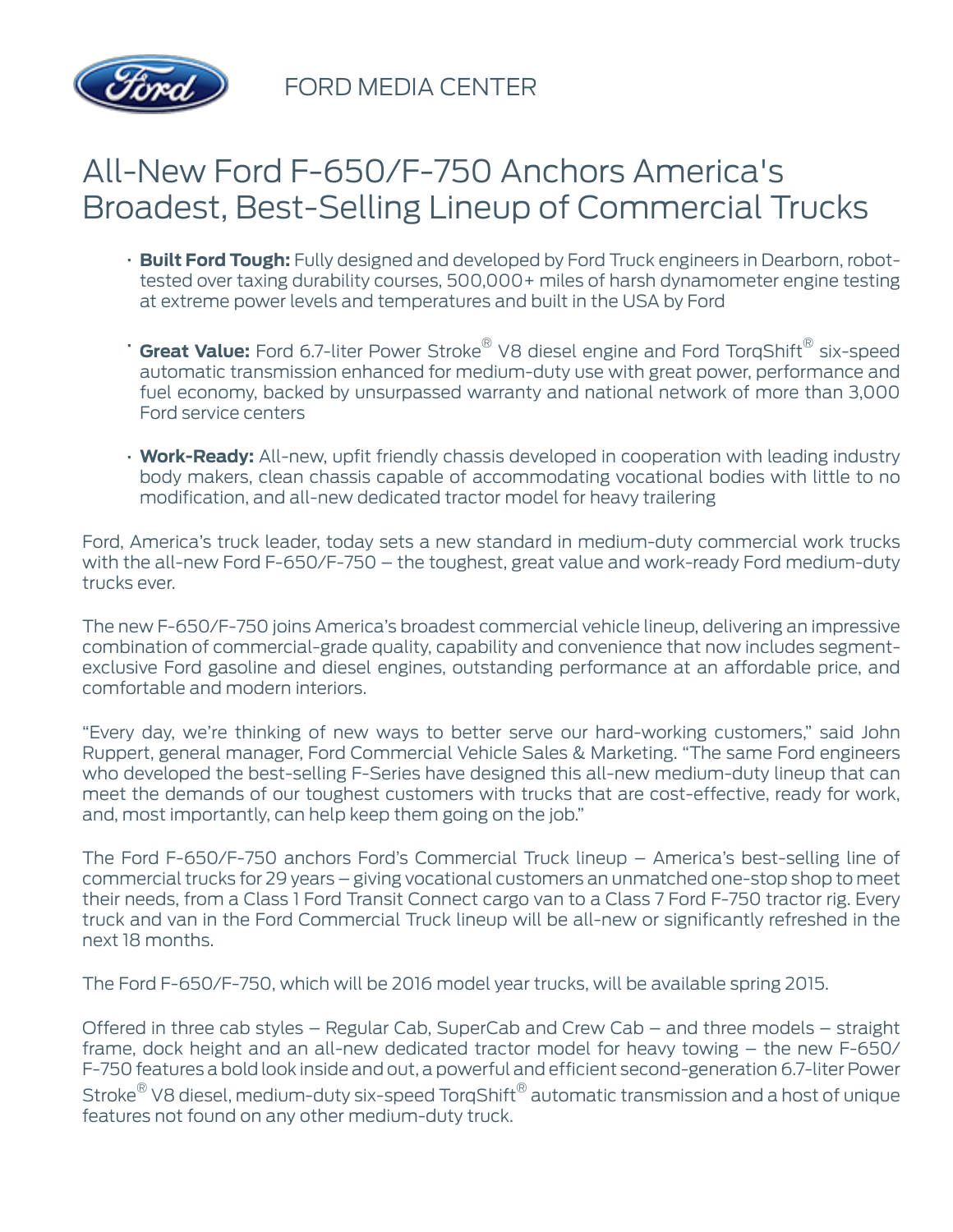The 2016 F-650/F-750's new exterior styling commands attention on the road with Built Ford Tough looks that also help deliver improved functionality. The all-new mesh grille framed by hallmark Ford nostrils helps improve airflow for optimal cooling performance. Also new are sharp fenders, aerodynamic headlamps and F-650/F-750 badges embossed in "Bold Leadership" font. Available

PowerScope $^{\circledR}$  trailer tow mirrors feature large standard and spotter mirrors and segment-exclusive power telescoping and folding design.

The area behind the cab was redesigned to more easily accommodate custom work bodies, such as tow truck, dump truck and ambulance bodies.

### **Tough Testing**

The 2016 Ford F-650/F-750 is Ford's toughest medium-duty truck ever. Before it goes on sale, it will have been torture-tested by people and machines in labs, at Ford proving grounds and on America's highways and city roads.

The grueling testing simulates the demands Ford's customers will subject the truck to throughout its useful lifetime, from hauling heavy loads through the brutal summer heat of Death Valley to towing heavy trailers up steep grades – in temperatures from 40 degrees below zero to 120+ degrees Fahrenheit.

Part of the F-650/F-750 testing includes Ford's robotic test driving program – now in use at the company's Michigan Proving Grounds in Romeo, Mich. – to meet demands that Ford trucks undergo ever more strenuous Built Ford Tough testing.

"Some of the tests we do on our commercial trucks for North America are so strenuous that we limit the exposure time for human drivers," said Dave Payne, manager, vehicle development operations.

The robotically driven vehicles are expected to repeatedly perform tests on torturous surfaces that can compress 10 years of daily driving abuse into courses just a few hundred yards long, with surfaces that include broken concrete, cobblestones, metal grates, rough gravel, mud pits and oversized speed bumps.

### **Tough Powertrains**

Newly available for F-650/F-750 is the Ford-built and proven 6.7-liter Power Stroke V8 diesel paired with a commercial-grade six-speed 6R140 automatic transmission with available power takeoff provision to run accessories in the field, a dump body, crane or other vocational equipment.

Building upon the success of the Power Stroke in the F-Series Super Duty lineup, the F-650/F-750 6.7-liter Power Stroke and TorqShift have been developed and tested for medium-duty applications, with three horsepower and torque levels and a five-year/250,000 mile limited warranty.

Ford is the only medium-duty truck manufacturer that designs and builds its own diesel engine and transmission combination, ensuring the powertrain will work seamlessly with all chassis components and vehicle calibrations – from concept to execution. This approach also enables Ford engineers to optimize the vehicle's performance across the entire lineup.

Key innovations on the 6.7-liter Power Stroke V8 turbo diesel are its compacted graphite iron engine block and reverse-flow layout. The advanced design places the exhaust inside the engine's V-shape while the air intake is positioned on the outside of the V. This segment-exclusive design naturally improves a variety of attributes: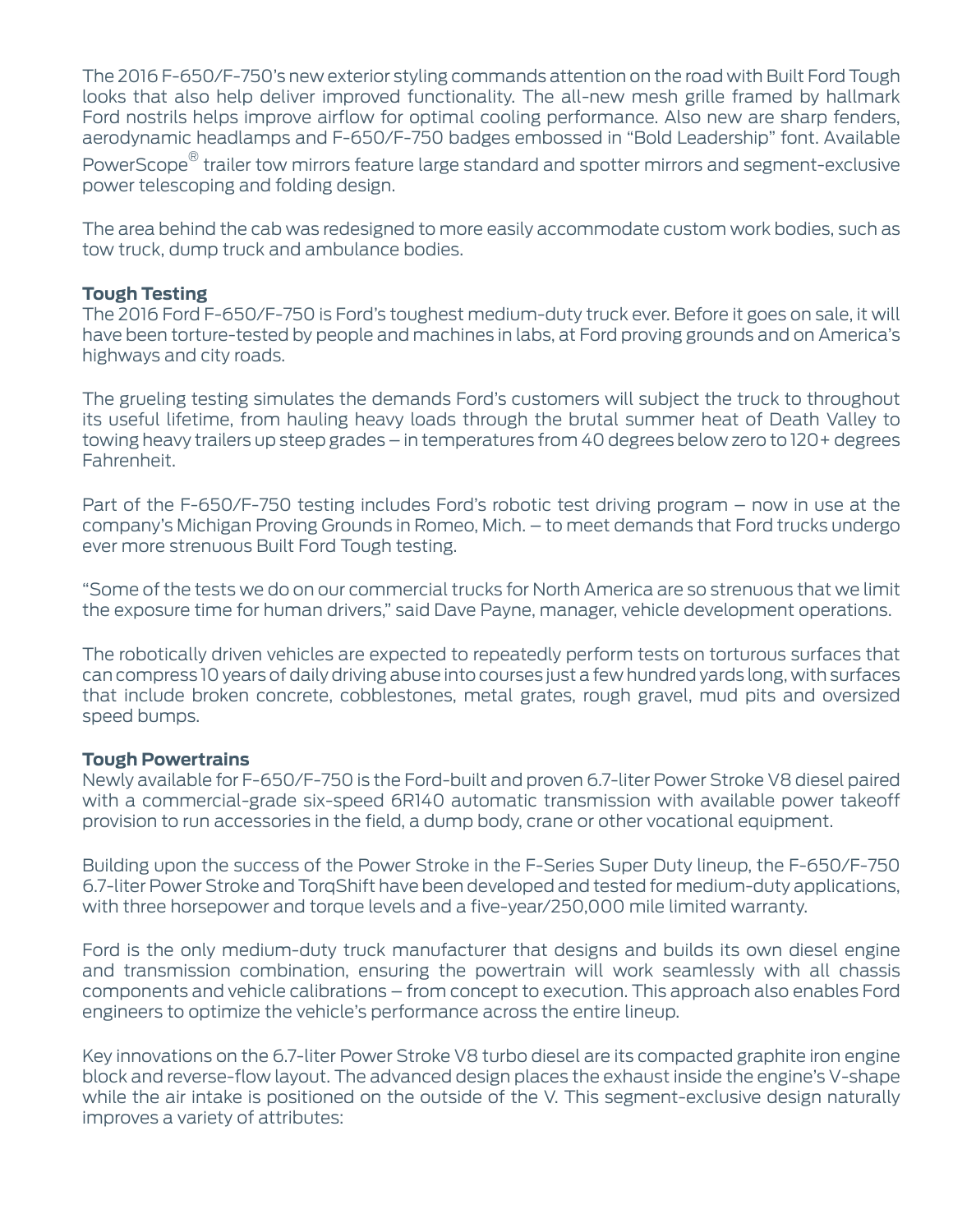- Shorter airflow from the exhaust system to the turbocharger sitting between the engine's cylinder banks improves turbo responsiveness – key to providing torque quickly to truck customers when they need it most
- Positioning the turbo inside the engine's valley helps isolate the engine's hottest temperatures, helping improve performance and efficiency, while also reducing noise, vibration and harshness to improve driver comfort

Power Stroke drivability is enhanced with tow/haul mode that includes a switchable integrated engine brake. The driver can regenerate the diesel particulate filter on-demand to clear out trapped soot from the exhaust system to help maximize performance. Intelligent Oil Change Monitoring is standard so oil changes are based on driving patterns and load demands instead of fixed distance intervals.

During testing, the 6.7-liter Power Stroke V8 endured the equivalent of 500,000+ miles on an engine dynamometer, replicating the duty cycle of the harshest-use customer.

The fuel-efficient transmission features a low first gear ratio for optimized takeoffs under load and optimized gear ratio span across all gears for optimized fuel economy. It's also strengthened with new materials and extra pinion gears for medium-duty service.

Ford remains the segment-exclusive automaker to offer a gasoline-powered engine for a medium duty truck. The 6.8-liter V10 is now available for both F-650 and F-750 models with the 6R140 six-speed automatic transmission. The 6.8-liter V10 can be factory-prepped for converting to compressed natural gas or liquid propane gas as cost-effective alternatives to unleaded gasoline.

### **Great Value**

By controlling every aspect of development in-house, from design to manufacturing to service, Ford will be able to offer F-650/F-750 customers exceptional value, convenience and cost of ownership.

For service needs, a network of more than 3,000 Ford Commercial Truck and retail service dealers are ready to tackle any service need with minimized travel time and extended service hours, to keep work trucks on the road and in the field longer.

Leveraging the best-selling F-Series Truck lineup, the F-650/F-750 interior is designed and engineered with a level of fit, finish and refinement that matches that of Ford F-Series Super Duty F-250 through F-550 trucks. New features include a 110-volt power outlet, available SYNC $^{\circ}$ and Crew Chief<sup>™</sup> factory-installed fleet management telematics, and an available rapid-heat, supplemental cab heater that quickly warms the cab in cold climates. Remote start is also available. A new steering wheel has advanced controls to focus driver attention on the road, and a click of the turn lever features automatic five-blink turn signals. A choice of hydraulic or air brakes is available.

"We have a lot of design and feature comforts that you might otherwise find in more mainstream products," said John Davis, Ford Commercial Truck chief nameplate engineer. "Comfort and convenience additions include our quiet diesel, hands-free mobile device connectivity and improvements to ride and steering."

An all-new Ford engineered frame and suspension include a newly available anti-roll bar for enhanced roll control and longer leaf springs for an improved ride over the previous model.

### **Work Ready**

The 2016 F-650/F-750 is easier than ever to prep for medium-duty jobs. Auxiliary components such as the diesel exhaust fluid tank and standard fuel tank are now located under the cab instead of